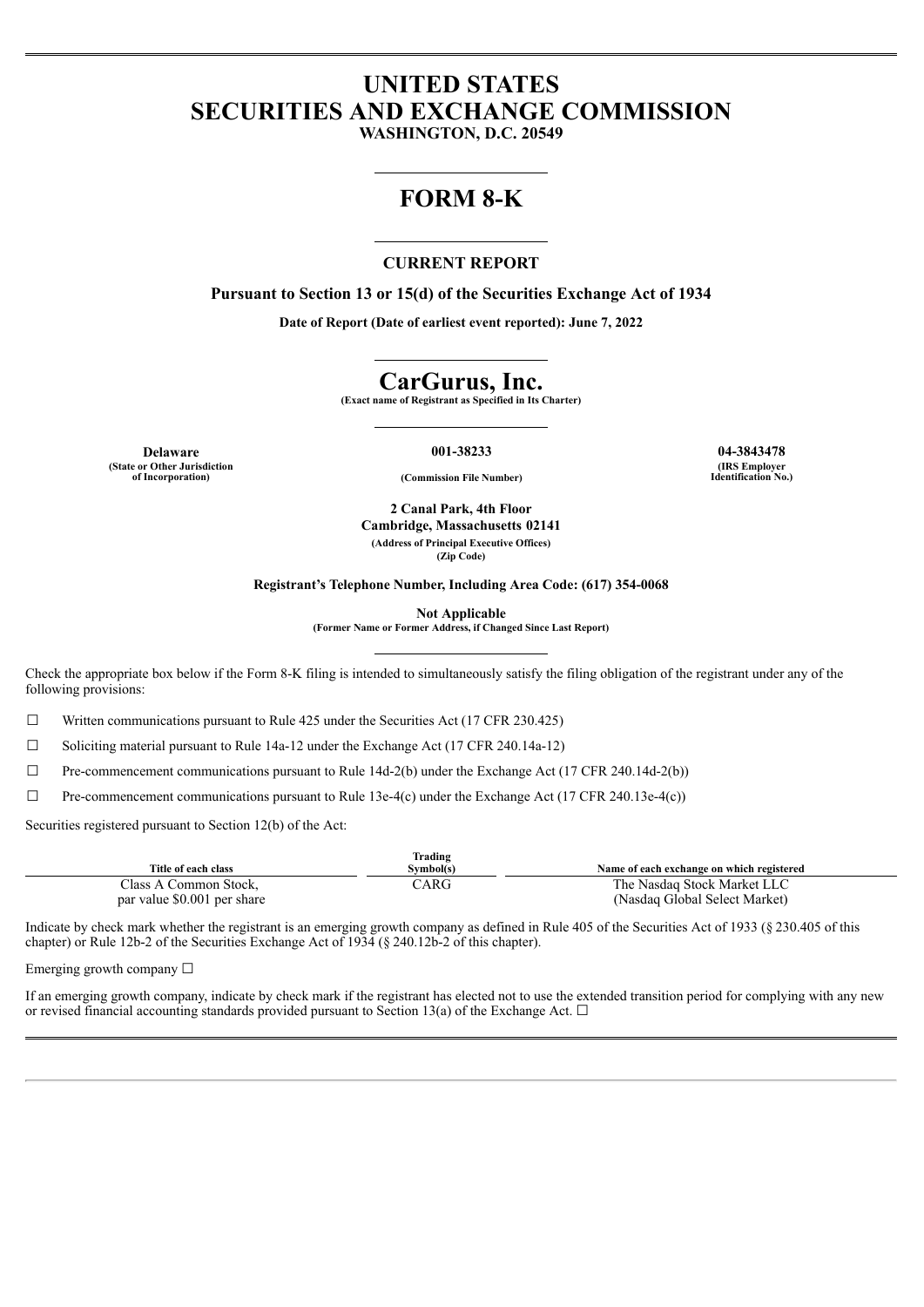#### **Item 5.07 Submission of Matters to a Vote of Security Holders.**

On June 7, 2022, CarGurus, Inc. (the "Company") held its annual meeting of stockholders (the "Annual Meeting") to consider and vote on the three proposals set forth below, each of which is described in greater detail in the Company's definitive proxy statement on Schedule 14A filed with the U.S. Securities and Exchange Commission on April 27, 2022. The final voting results from the Annual Meeting are set forth below.

#### Proposal 1 – Election of Directors

The stockholders elected each nominee named below to serve as a Class II director for a term ending in 2025, or until their respective successors have been duly elected and qualified. The results of such vote were as follows:

| <b>Director Name</b> | Votes For     | <b>Votes Withheld</b> | <b>Broker Non-Votes</b> |
|----------------------|---------------|-----------------------|-------------------------|
| <b>Steven Conine</b> | 219,679,029   | 29,902,369            | 4,780,677               |
| Yvonne Hao           | 220, 382, 881 | 29,198,517            | 4,780,677               |
| Stephen Kaufer       | 197,232,334   | 52,349,064            | 4,780,677               |

#### Proposal 2 – Ratification of Appointment of Independent Registered Public Accounting Firm

The stockholders ratified the appointment of Ernst & Young LLP, an independent registered public accounting firm, as the Company's independent auditors for the year ending December 31, 2022. The results of such vote were as follows:

| Votes For    | <b>\gainst</b><br>Votes | ntions |
|--------------|-------------------------|--------|
| 254.<br>.364 | 20.484                  | 24,227 |

#### Proposal 3 – Non-binding Advisory Vote to Approve the Compensation of the Company's Named Executive Officers

The stockholders voted to approve, on a non-binding advisory basis, the compensation paid to the Company's named executive officers. The results of such vote were as follows:

| votes For        | /otes<br><b>\gainst</b> | tions                | <b>Non-Votes</b><br>Broker |
|------------------|-------------------------|----------------------|----------------------------|
| .2880.457<br>202 | 4666600                 | 020<br>$\mathcal{L}$ | 700(77)<br>$\sim$          |
|                  |                         |                      |                            |